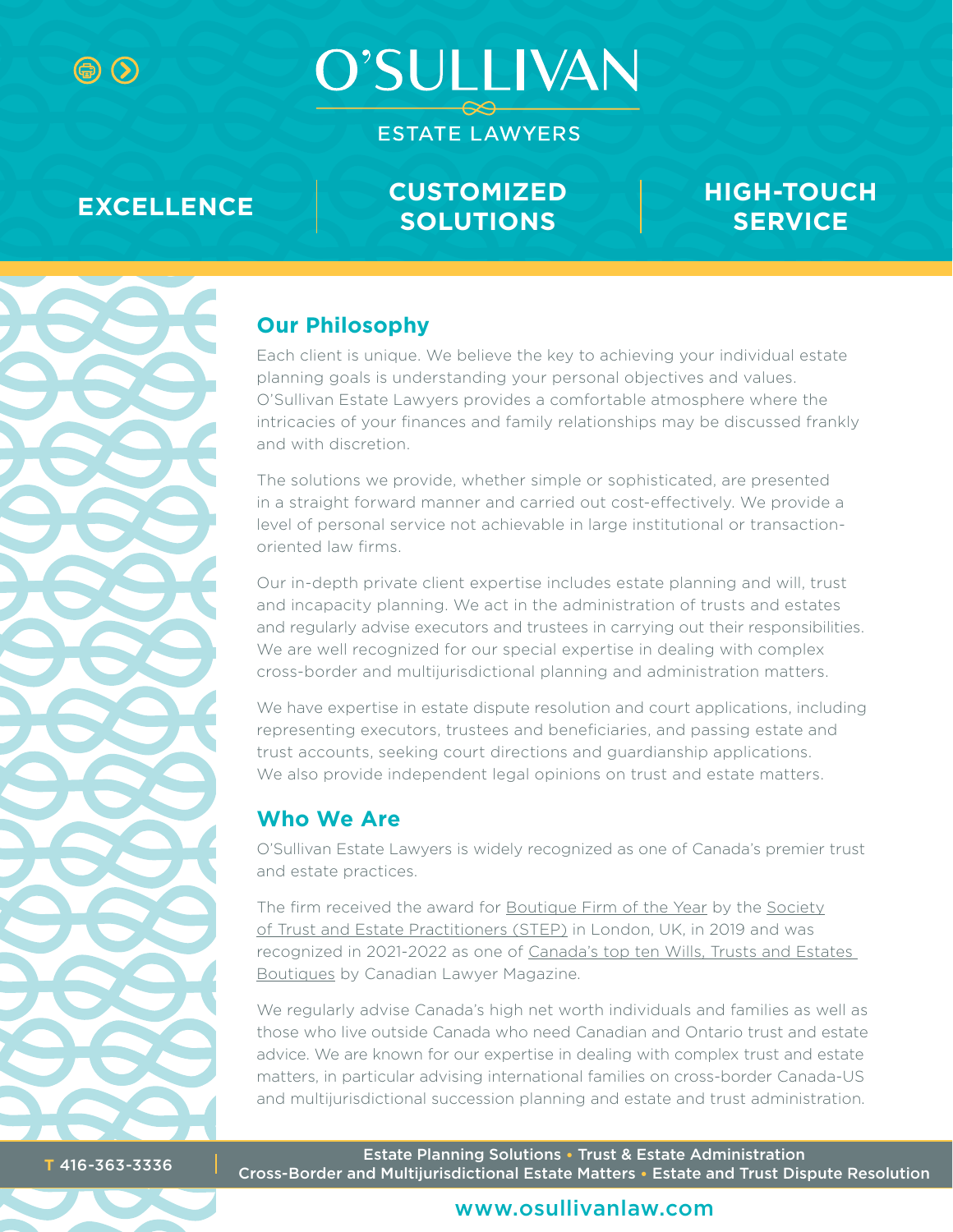





Our thought leadership is well recognized by our blog which has 2,000 subscribers and has been consistently published bimonthly for more than 10 years, as well as by our book [Trust and Estate Essentials: Achieving Success](https://www.amazon.ca/Trust-Estate-Essentials-Achieving-Succession/dp/199950030X)  [in Family Succession](https://www.amazon.ca/Trust-Estate-Essentials-Achieving-Succession/dp/199950030X).

We are frequent speakers and writers at professional conferences and for a number of publications. Margaret O'Sullivan and colleagues author the Canada Chapter for each of the publications International Succession Laws, Private Wealth and Private Client Review and Practical Law.

[Margaret O'Sullivan](https://www.osullivanlaw.com/firm-overview/margaret-osullivan/) has consistently received the top Band 1 ranking for Private Wealth Law, including for 2021, as one of Canada's top trust and estate lawyers and thought leaders, and [Susannah Roth](https://www.osullivanlaw.com/firm-overview/susannah-roth/) has been ranked Band 3, in the prestigious [Chambers High Net Worth Guide.](https://chambers.com/law-firm/osullivan-estate-lawyers-llp-high-net-worth-21:22832519)

Margaret is also a member of [Legal Week's Private Client Global Elite 2022](https://privateclientglobalelite.com/elite/margaret-osullivan/)-23 which recognizes the top 250 private client lawyers worldwide. She is also recognized as one of Canada's top trust and estate lawyers by [Who's Who](https://whoswholegal.com/margaret-r-osullivan)  [Legal: Private Client 2021](https://whoswholegal.com/margaret-r-osullivan).

The firm, Margaret O'Sullivan, and Susannah Roth are all recognized by The Best Lawyers in Canada 2022, and by the [Canadian Legal Lexpert](https://www.lexpert.ca/directory/practitioner/osullivan-estate-lawyers-llp-7902/margaret-r-osullivan-3145/)  [Directory 2022](https://www.lexpert.ca/directory/practitioner/osullivan-estate-lawyers-llp-7902/margaret-r-osullivan-3145/) as leading trust and estate practitioners.

[2021–22 Canada's Top 10](https://www.canadianlawyermag.com/surveys-reports/boutique-firm-rankings/family-dynamics-top-ten-wills-trusts-and-estates-boutiques/275759%23:~:text%3DApart%2520from%2520O%27Sullivan%2520Estate%2CGilholme%2520Estate%2520Lawyers%2520and%2520Whaley)  [Wills, Trusts & Estates](https://www.canadianlawyermag.com/rankings/2021-top-wills-trusts-and-estates-law-boutiques/363967)  [Boutique Selected by](https://www.canadianlawyermag.com/rankings/2021-top-wills-trusts-and-estates-law-boutiques/363967)  [Canadian Lawyer Magazine](https://www.canadianlawyermag.com/rankings/2021-top-wills-trusts-and-estates-law-boutiques/363967)



P PRIVATE

**STEP!: WINNER** Boutique Firm of the Year

# **Private Client Services**

- **Estate Planning**
- • Will and Trust Planning
- • Multijurisdictional Will and Incapacity Planning
- Incapacity Planning including Powers of Attorney
- Trust and Estate Administration
- • Cross-Border and Multijurisdictional Trust and Estate Administration
- Advice to Executors, Trustees and Beneficiaries
- Estate and Trust Dispute Resolution and Court Applications
- **Legal Opinion Work**

Estate Planning Solutions • Trust & Estate Administration Cross-Border and Multijurisdictional Estate Matters • Estate and Trust Dispute Resolution **<sup>T</sup>** 416-363-3336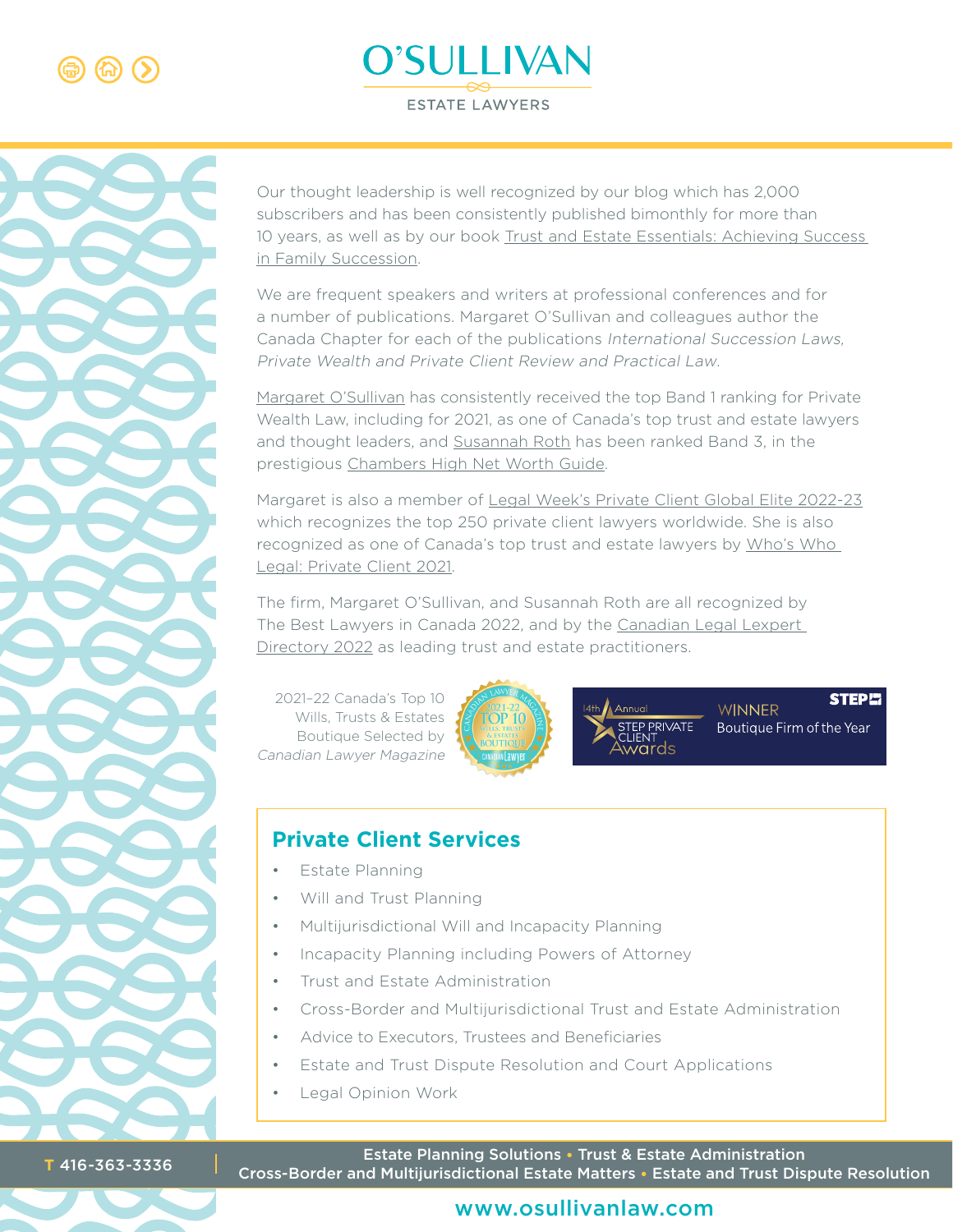



# **Exceptional solutions. Your needs are as unique as you.**

# **Planning Solutions for Individuals and Families**

From complex will and trust planning to incapacity planning and domestic contracts, our lawyers can help you find effective solutions for your estate planning needs. We will help you understand your options and develop an estate plan that meets your objectives and the needs of your family into the future, including tax-planned wills and trusts.

We will assist you if you have challenging issues, such as family members with special needs, a blended family, or family dissension in order to provide wealth solutions.

We also advise on charitable giving and the establishment of private foundations. As well, we advise on domestic contracts including situations involving trust interests and high value complex assets.

# **Administration of Trusts and Estates**

The administration of an estate or trust can be confusing and overwhelming. We can assist you to administer an ongoing trust, or an estate following the loss of a relative or other loved one, or for an incapable person. From guiding you through the initial steps, to obtaining probate of a will where necessary, to distribution of assets to beneficiaries, and final windup and establishment and administration of any continuing trusts, we can provide our experience and know-how.

We can also assist you as an executor, trustee, guardian or attorney in obtaining approval of your administration, including preparing accounts for court approval where advisable.

# **Navigating Cross-Border and Multijurisdictional Estate Matters**

If your trust and estate matter involves assets, beneficiaries, executors, trustees or other representatives in another jurisdiction, we can provide solid legal direction.

Estate Planning Solutions • Trust & Estate Administration Cross-Border and Multijurisdictional Estate Matters • Estate and Trust Dispute Resolution **<sup>T</sup>** 416-363-3336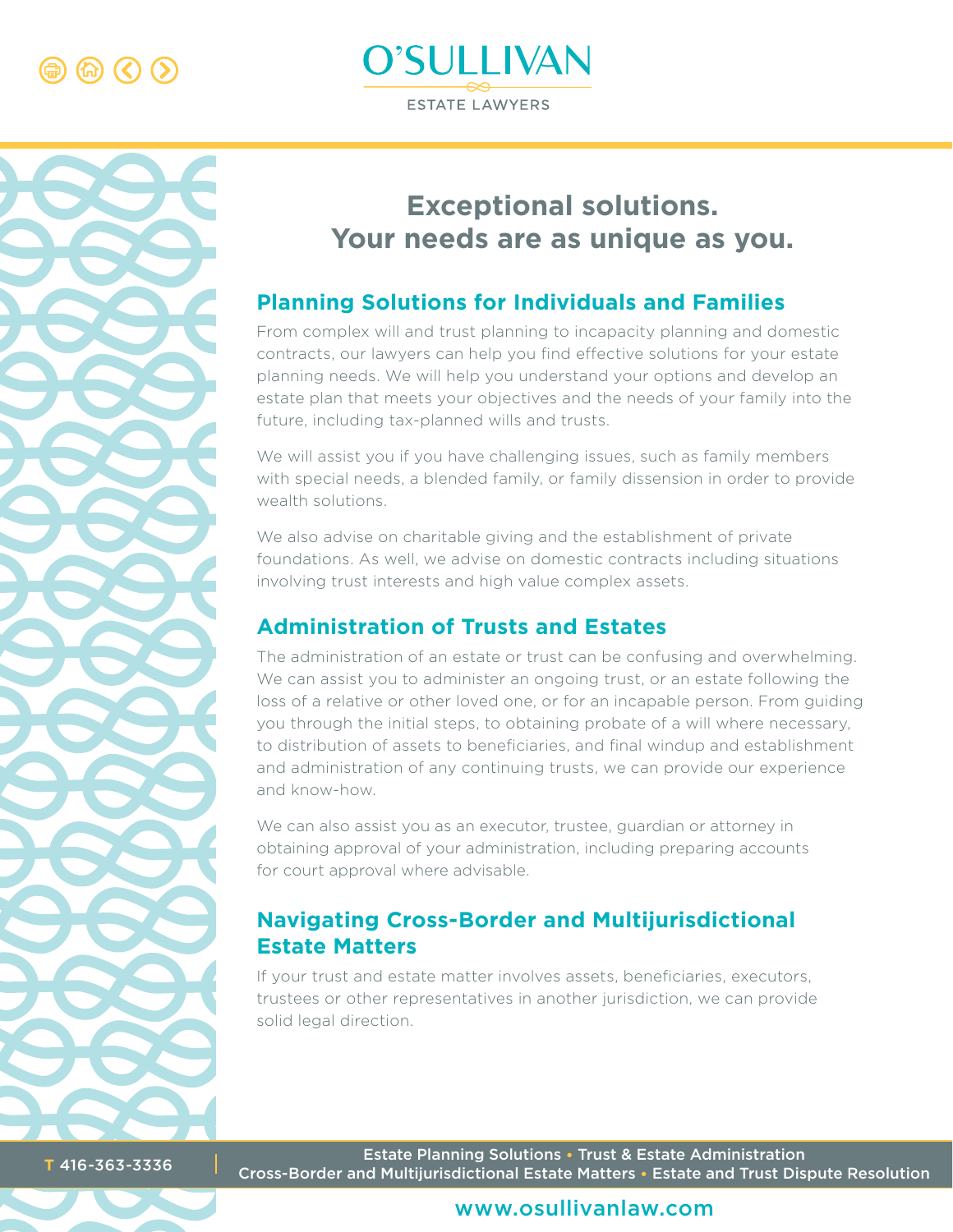





We are well known in the trust and estate profession for complex high-networth planning, including multiple will planning for assets in different jurisdictions and separate situs powers of attorney. We can also assist in estate and trust administration for foreign assets with a multijurisdictional and cross-border connection.

Many of our mandates involve advising clients with legally significant ties to more than one jurisdiction, including the U.S., the U.K and many European Union countries.

# **Estate and Trust Dispute Resolution and Court Applications**

When matters become contentious, we can assist you in finding common ground and in negotiating and resolving estate and trust disputes. Court applications can be necessary in trust and estate matters, whether to vary a trust, apply to court for advice and directions, or seek guardianship for a family member, for which we can provide our expertise and experience.

# **Firm Information**

For more information about the firm, please visit our website at [www.osullivanlaw.com](https://www.osullivanlaw.com/) where you will find a wealth of information, including our library of [Advisory Letters](https://www.osullivanlaw.com/advisory-letters/) on a broad range of trust and estate topics as well as our [archive of blogs](https://www.osullivanlaw.com/blog/). We also publish [Case Studies](https://www.osullivanlaw.com/case-studies/).

O'Sullivan Estate Lawyers are regularly sought by journalists, editors, as well as TV and radio producers for their thought leadership, opinions and analysis of important and topical trust and estate issues which impact families in wealth succession and planning. Read our "[In the Media"](https://www.osullivanlaw.com/in-the-media/) section.



TD Bank Tower, Toronto-Dominion Centre 66 Wellington Street West, Suite 3430, P.O. Box 68 Toronto, ON M5K 1E7

Estate Planning Solutions • Trust & Estate Administration Cross-Border and Multijurisdictional Estate Matters • Estate and Trust Dispute Resolution **<sup>T</sup>** 416-363-3336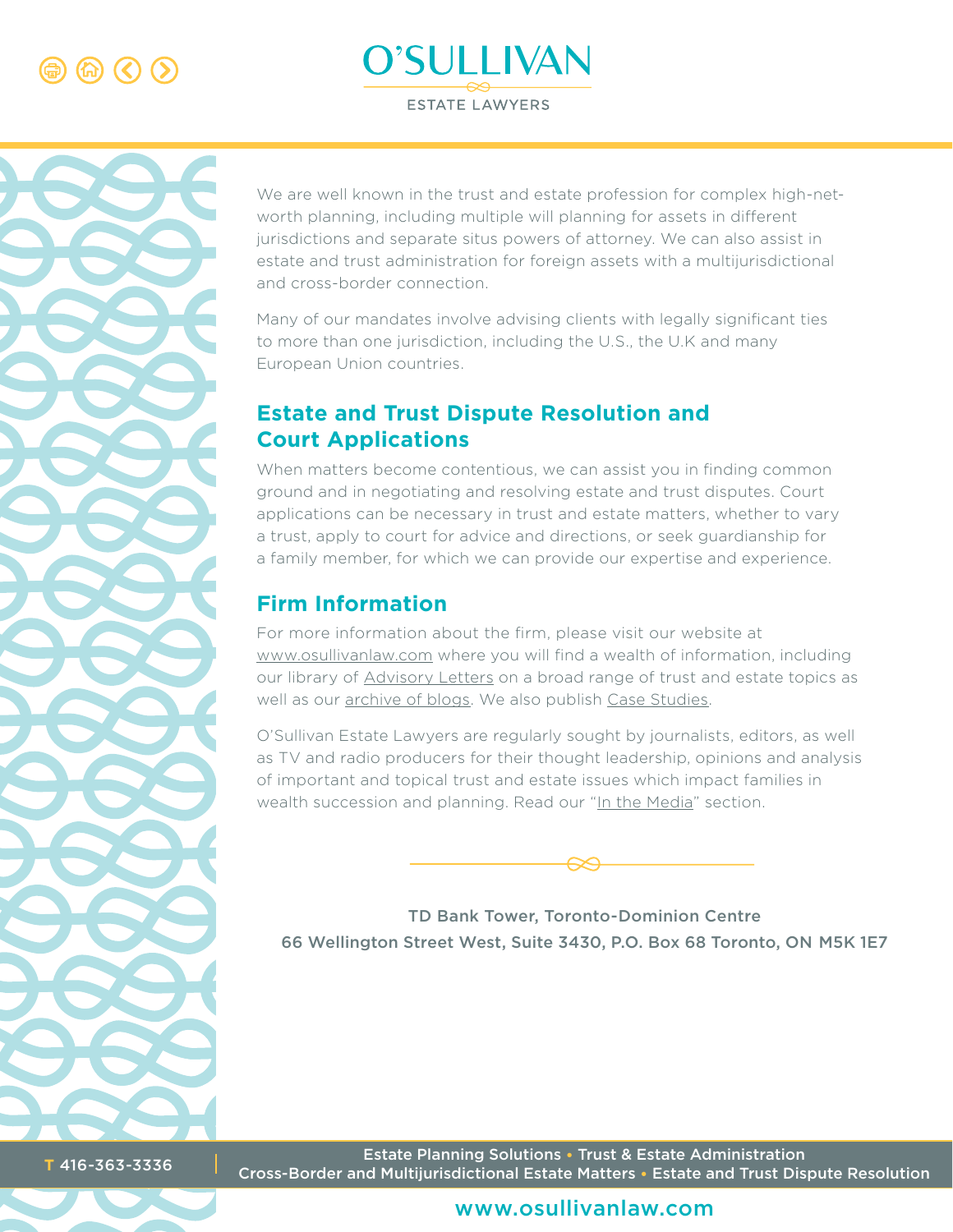$\circ$   $\circ$   $\circ$ 





# **Your Trust and Estate Legal Team**

#### **Margaret O'Sullivan**

#### Firm Founder and Managing Partner

Margaret works with high net worth individuals and families in Ontario, across Canada and globally. Margaret focuses on providing effective solutions to clients [with complex will, trust and estate needs, including individuals and families with](https://www.osullivanlaw.com/firm-overview/margaret-osullivan/)  property in, or connections to, multiple jurisdictions. She is recognized both nationally and internationally for her expertise in the areas of estate planning, will and trust planning, incapacity planning and estate dispute resolution.

**T** 416-363-3700 **E** mosullivan@osullivanlaw.com

#### **Susannah Roth**

#### Partner

Susannah has focused exclusively on trust and estate law since her call to the [bar in 2002. She deals with a variety of complex trust and estate matters, with](https://www.osullivanlaw.com/firm-overview/susannah-roth/)  a focus on estate and trust administration and guardianship including crossborder and multijurisdictional administration. She has been a long standing leader at the Bar, including as a past Chair of the Trusts and Estates Section of the Ontario Bar Association and Trustee of the OBA Foundation.

**T** 416-363-6669 **E** sroth@osullivanlaw.com

# **Stephanie Battista**

#### Partner

Stephanie regularly advises clients on their succession plan including wills, trusts, [powers of attorney, and domestic contracts, and cross-border and multijurisdictional](https://www.osullivanlaw.com/firm-overview/stephanie-battista/)  matters. Stephanie works closely with clients and their professional team to develop custom plans based on each client's specific needs and objectives while ensuring tax minimization. Stephanie also advises executors, trustees, and attorneys and provides guidance through the complexities of the estate administration process as well as estate and trust accounting.

#### **T** 416-363-6020 **E** sbattista@osullivanlaw.com

# **Marly Peikes**

#### Partner

Marly focuses on estate planning and estate administration, including cross-border [and Canada-U.S. matters, as well as estate dispute resolution to ensure each client's](https://www.osullivanlaw.com/firm-overview/marly-peikes/)  objectives are achieved. She advises executors and trustees on how to achieve a smooth and efficient estate and trust administration and avoid problems and pitfalls.

**T** 416-363-7501 **E** mpeikes@osullivanlaw.com

Estate Planning Solutions • Trust & Estate Administration Cross-Border and Multijurisdictional Estate Matters • Estate and Trust Dispute Resolution **<sup>T</sup>** 416-363-3336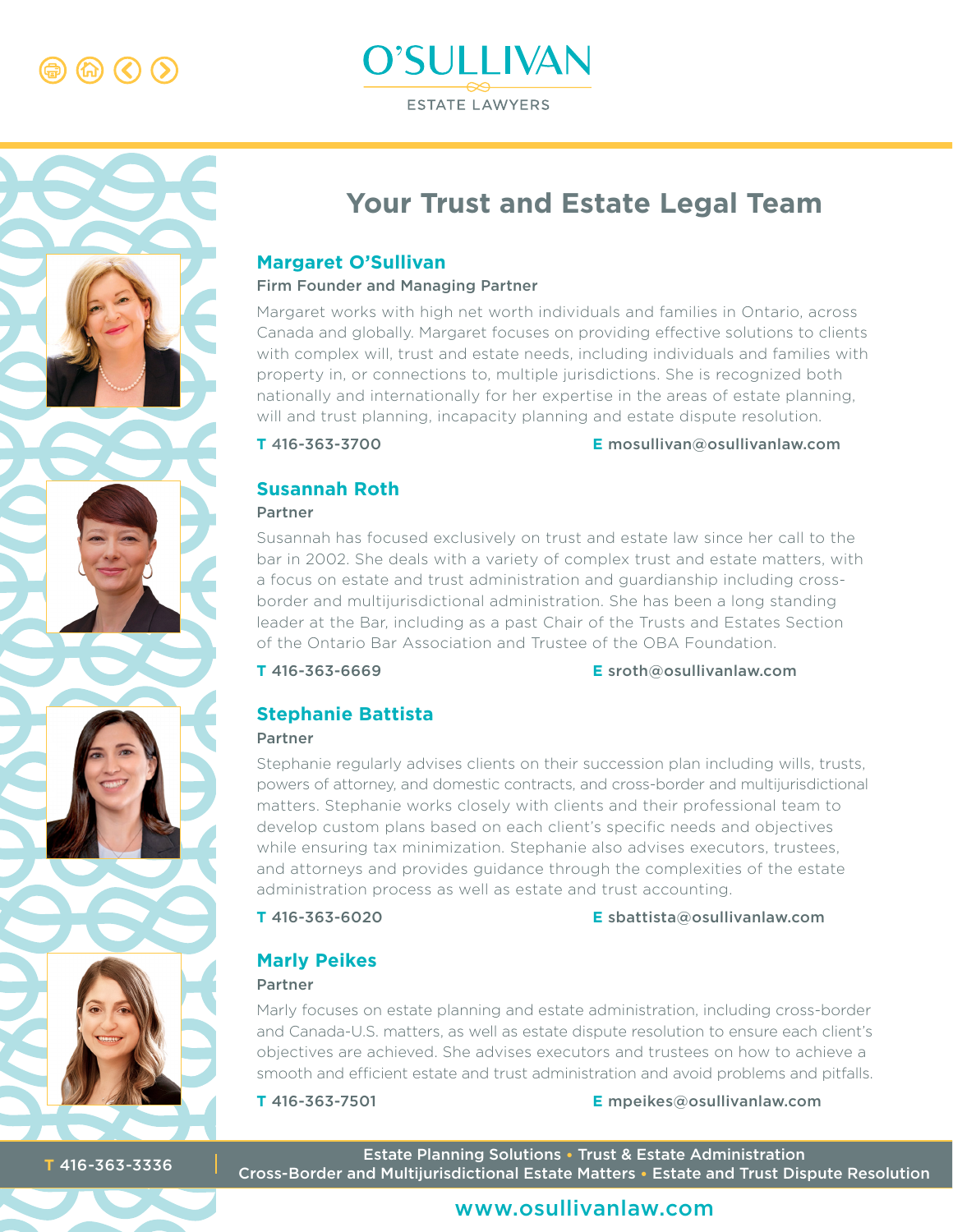$\circledR$   $\circledR$   $\circlearrowright$ 





# **Your Trust and Estate Legal Team**

#### **Joanne Field**

#### Senior Law Clerk

Joanne Field has practiced as an estates law clerk since 1997. Joanne has over [25 years of experience working with major nationally based Toronto law firms.](https://www.osullivanlaw.com/firm-overview/joanne-field/)  Joanne has a broad range of experience, including preparation of complex estate planning documents, estate administration and estate litigation, including mediation, trial and appellate work.

**T** 416-363-3151 **E** jfield@osullivanlaw.com

#### **Shannon O'Connor**

#### Law Clerk/Coordinator – Office Administration

Shannon assists executors and trustees in estate administration, including [court applications. Shannon is also responsible for a variety of administrative](https://www.osullivanlaw.com/firm-overview/shannon-o-connor/)  functions, including billings and accounts to ensure the smooth and efficient operation of the firm. She's always ready to respond to any queries you may have in a helpful and responsive way.

**T** 416-363-8107 **E** soconnor@osullivanlaw.com

#### **Jana Schilder**

#### Marketing and Public Relations

Jana is responsible for the firm's marketing, including social media presence, [website and public relations, as well as supporting the firm's lawyers in providing](https://www.osullivanlaw.com/firm-overview/jana-schilder/)  continuing professional development to the legal profession and other audiences. She works closely with our clients to ensure they receive information on current legal developments, including the firm's blog and advisories. Jana has extensive experience in law firm marketing, including directing the marketing initiatives of a major national Canadian law firm.

**T** 416-831-9154 **E** jschilder@osullivanlaw.com

Estate Planning Solutions • Trust & Estate Administration Cross-Border and Multijurisdictional Estate Matters • Estate and Trust Dispute Resolution **<sup>T</sup>** 416-363-3336